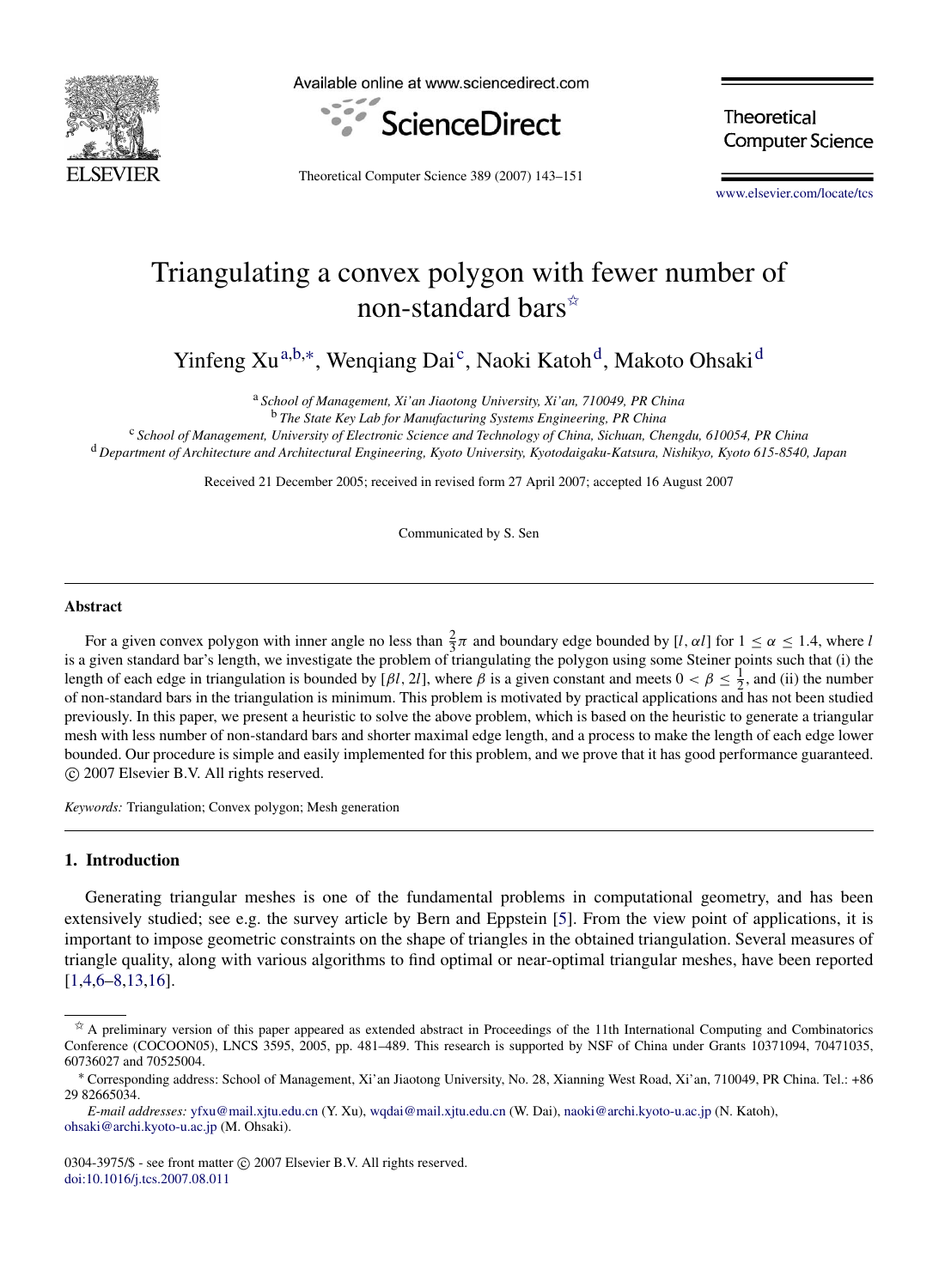For a given length *l*, we say that an edge is *standard bar* if its length is *l* while an edge is *non-standard bar* if its length is not. In this paper, we consider the problem of generating an edge-bounded triangular mesh for a given convex polygon using some Steiner points so that the number of non-standard bars in the triangulation is minimized.

This problem will be formalized as follows: we are given a convex polygon *P* with *n* vertices and a standard bar length *l*. It is assumed that every inner angle of *P* is no less than  $\frac{2}{3}\pi$  and the length of every boundary edge is in the interval [*l*,  $\alpha$ *l*], where  $1 \le \alpha \le 1.4$ . The objective is to generate a Steiner triangulation of **P** with every edge length is between  $\beta l$  and 2*l*, and in a way that the number of non-standard bars is minimized (where  $\beta$  is a given constant and meets  $0 < \beta \leq \frac{1}{2}$ ).

To the knowledge of the authors, the problem dealt with in the present paper has not been studied in the field of computational geometry. However, this problem appears in many practical applications. For example, in architecture design where the material is limited, to triangulate a convex polygon with some standard bars and less number of non-standard bars is often considered. The standard bar can be reused many times, but the non-standard bars cannot. Furthermore, from the practical point of view, there are also some constraints for the non-standard bars, for example, the length of the non-standard bar should be neither too long nor too short compared with the standard bar.

A particular application of triangulation with less number of non-standard bars arises in designing structures such as plane trusses with triangular units, where it is required to determine the shape from aesthetic points of view under the constraints concerning stress and nodal displacement. The plane truss can be viewed as a triangulation of points in the plane by regarding truss members as edges and nodes as points, respectively. When focusing on the shape, edge lengths should be as equal as possible from the viewpoint of design, mechanics and manufacturing; see [\[14](#page-8-7)[,15\]](#page-8-8). In such applications, the locations of the points are usually not fixed, but can be viewed as decision variables. In view of this field of application, it is quite natural to consider our problem.

In this paper, we present a heuristic for constructing such a triangular mesh which is similar in simplicity and efficiency to standard algorithms for triangular mesh generation. The main idea is based upon the procedure to generate a triangulation with the number of non-standard bars as fewer as possible while the maximum edge length is short, and then upon the procedure to make every edge length bounded from below by a certain length. Our heuristic is capable of producing a triangulation with each edge bounded by  $[\beta l, \max\{l + 2\beta l, \frac{\sqrt{219}}{10}l + \beta l\}]$ , which is contained in [ $\beta l$ , 2*l*], and the number of non-standard bars is upper bounded by  $n + \lceil \frac{2}{\beta} \rceil$  $\frac{1}{3} \alpha n$ . Note that the number of interior Steiner points and triangles can go up to  $O(n^2)$ , so this  $O(n)$  non-standard bars introduced by our heuristic are not large in number.

The rest of this paper is organized as follows. In Section [2](#page-1-0) we first provide a heuristic to obtain a triangulation  $\mathcal M$ such that the number of non-standard bars in M is as fewer as possible, and that the maximum edge length in M is short. We examine the triangulation  $M$  in great detail. Especially, we find that the upper bound of each edge length is  $\frac{\sqrt{219}}{10}l$ , which is a tight bound, but the lower bound is not guaranteed. In Section [3](#page-5-0) we use an approach to make each edge length bounded from below by β*l*. Thus the "*new*" triangulation will meet the constraints of the problem. The number of non-standard bars will be investigated in Sections [4](#page-6-0) and [5](#page-7-0) presents the experimental result. Finally Section [6](#page-7-1) gives some future works related to this paper.

## <span id="page-1-0"></span>2. A triangulation with more number of standard bars and shorter maximal edge length

In this section, we consider the problem of generating a triangulation for  $P$  with the number of standard bars maximized and the length of maximal edge in the triangulation minimized. We shall give a heuristic for this problem and then in the next section show that the triangulation produced by our heuristic can be modified to give a good solution for the problem addressed in Section [1.](#page-0-6)

The key idea behind the heuristic is to use the MinMax triangulation for a polygon. A MinMax edge triangulation stands for the triangulation that minimizes the maximum edge length in a triangulation over all possible triangulations of the given polygon.

## Heuristic A

Step 1: Put *P* on the plane which is full of equilateral triangle lattice with edge length *l*.

Step 2: Let  $P'$  be the lattice set inside  $P$ . Compute  $B(P')$ , where  $B(P')$  denotes the boundary with lattice edges of *P*<sup>'</sup>.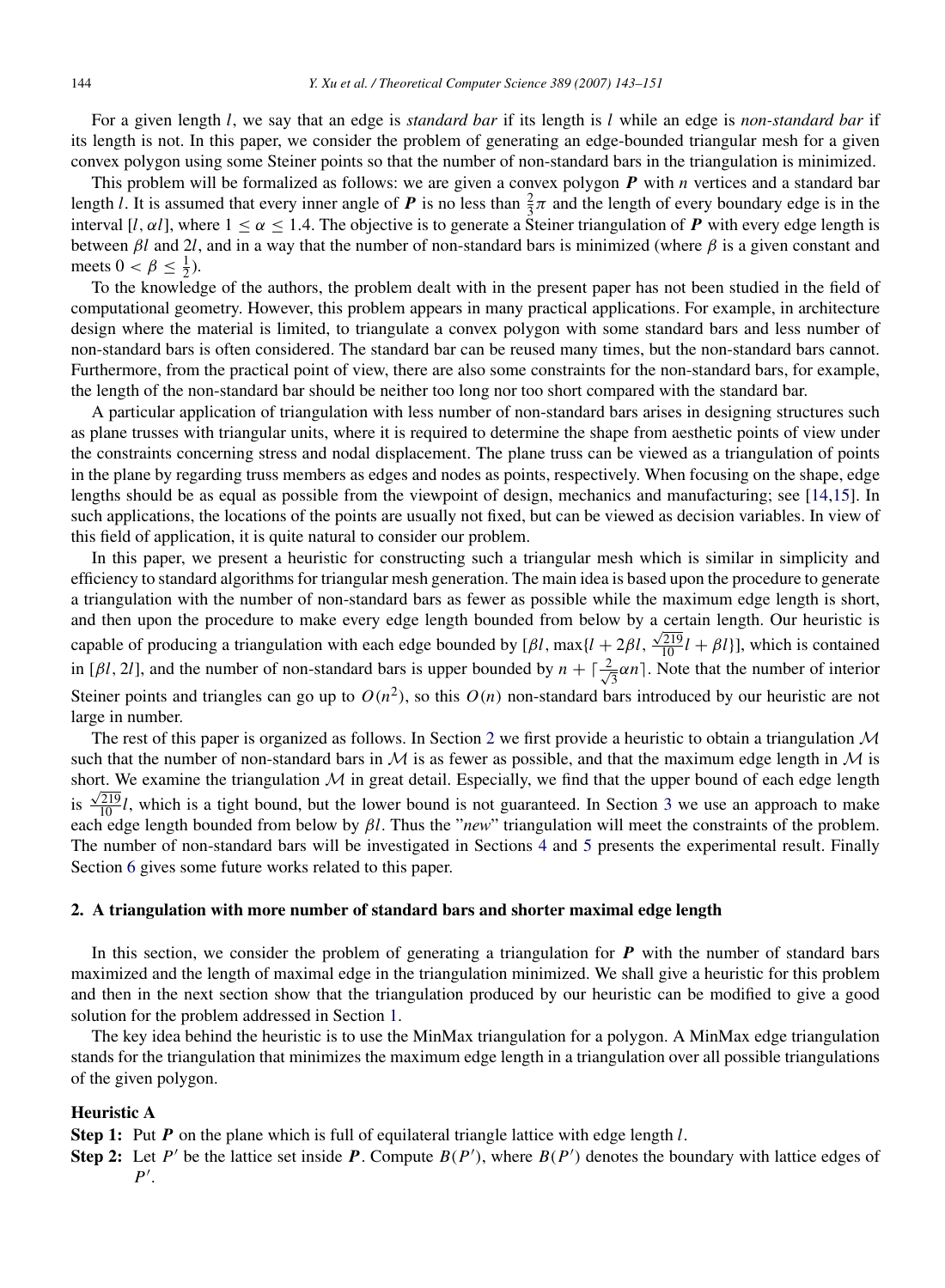Step 3: Let  $CH(P)$  be the boundary of P. Use P and  $B(P')$  to triangulate the polygon region between  $CH(P)$  and  $B(P')$  under the MinMax edge criteria.

Although the problem considered in this paper is new to the field of computational geometry, there are some algorithms in earlier papers, for example, see [\[2](#page-8-9)[,3](#page-8-10)[,10\]](#page-8-11), just analogous to the one used in Heuristic A, which triangulate a polygon using a regular grid made up of either squares or equilateral triangles.

Let M be the triangulation obtained by the Heuristic A. Our aim is to present an upper bound of edge length in  $M$ . To this end, firstly it is worth noting that, while using the Step 3 to obtain the MinMax edge triangulation, we must connect each vertex in  $P$  with its nearest vertex in  $B(P')$  otherwise the maximal edge length will be longer. Thus, we define a polygon  $A$ , which is a subgraph of  $M$ , as follows:

**Definition 1.** Let  $e = (p, q)$  be a boundary edge of **P**. Let  $p_1$  and  $q_1$  respectively, denote the lattice vertices nearest to *p* and *q* in  $B(P')$ . As polygon *P* is convex,  $pp_1$  and  $qq_1$  are on the same side of  $pq$ . We use the notation A to stand for the polygon composed of *pq*, *pp*<sub>1</sub>, *qq*<sub>1</sub> and the path of lattice edges on  $B(P')$  from  $p_1$  to  $q_1$ .

Polygon  $A$  may not be convex, we cannot use the dynamic programming [\[11](#page-8-12)[,12\]](#page-8-13) to obtain the MinMax edge triangulation of  $A$  in theory. However, as we will prove the number of edges in  $A$  is at most 6 in the following [Lemma](#page-3-0) [5,](#page-3-0) the MinMax edge triangulation of  $\mathcal A$  can be easily generated in practice.

From the above discussion, we can obtain the following lemma.

<span id="page-2-2"></span>Lemma 2. *The maximum of the maximal edge length in the MinMax edge triangulation of all possible* A *is equal to the length of the maximum edge in* M*.*

According to this lemma, in order to investigate the upper bound of edge length in M, we only need to consider the maximum of maximal edge length in MinMax edge triangulation of A. As A is for arbitrary boundary edge of *P*, we turn to find the upper bound of the maximum edge in the MinMax edge triangulation of arbitrary A.

Throughout this paper, we always use  $pq$  to denote the boundary edge in  $\bm{P}$ , and use  $p_1$ ,  $q_1$ , respectively, to denote the lattice vertices in  $B(P')$  nearest to  $p$  and  $q$ . Sometimes we use the notation  $AB$  to directly denote the distance between point *A* and point *B*.

We begin with showing some properties of any polygon A.

<span id="page-2-0"></span>Lemma 3. *For any* A*, let pq denote the boundary edge of P in* A*, there is a vertex* v *on B*(*P* 0 )*, such that either*  $0 \le pv \le l$  or  $l < pv \le \frac{2}{l}$  $\frac{1}{3}$ *l. Furthermore, if pv satisfies l* < *pv*  $\leq \frac{2}{\sqrt{3}}$  $\frac{1}{3}$ *l* then the  $\angle$ *vpq in*  $\overline{\mathcal{A}}$  *is no more than*  $\frac{\pi}{2}$ *.* 

**Proof.** Let  $p \in P$  be in an equilateral triangle  $ADC$ , and  $A, D, C \notin P'$ , otherwise we have  $pv \leq l$ , and  $v \in P$  exist. In this case, let  $xp$  and  $py$  be the two edges connected to  $p$  on  $P$ , and  $B$  be the nearest lattice vertex in  $P'$ .  $px$  and *py* must cross *AC* since  $\angle xpy$  is greater than  $\frac{2}{3}\pi$ . So we know that *p* must be located in the circle region as shown in [Fig.](#page-3-1) [1,](#page-3-1) i.e.  $l < pv \leq \frac{2}{l}$  $\frac{2}{3}l$ . Furthermore, if  $l < pv \leq \frac{2}{\sqrt{l}}$  $\frac{1}{3}l$ , according to *px* and *py* cross *AC*, then the  $\angle vpx$  and  $\angle vpy$ in A must be no more than  $\frac{\pi}{2}$ .  $\Box$ 

<span id="page-2-1"></span>**Lemma 4.** Let L be an edge on CH(P),  $L_B$  be the lattice path on  $B(P')$  of L, and  $L_B^*$  be the connecting line of the *two endpoints of L <sup>B</sup>, then we have*

$$
L_B^* \ge \frac{\sqrt{3}}{2}l \cdot n_L,
$$

*where*  $n<sub>L</sub>$  *denotes the number of lattice edges on*  $L<sub>B</sub>$ *.* 

**Proof.** Note that there are no other vertex in A, the  $L_B^*$  and the lattice path on  $B(P')$  of L compose a triangle. Let x be the number of lattice edges of one edge, excluding  $\tilde{L}_B^*$ , in this triangle. Using the Cosine theorem, we have

$$
(L_B^*)^2 = (xl)^2 + [(n_L - x)l]^2 - 2xl \times (n_L - x)l \times \cos\left(\frac{2\pi}{3}\right)
$$
  
=  $[x^2 + (n_L - x)^2 + x(n_L - x)]l^2$   
=  $(n_L^2 + x^2 - xn_L)l^2$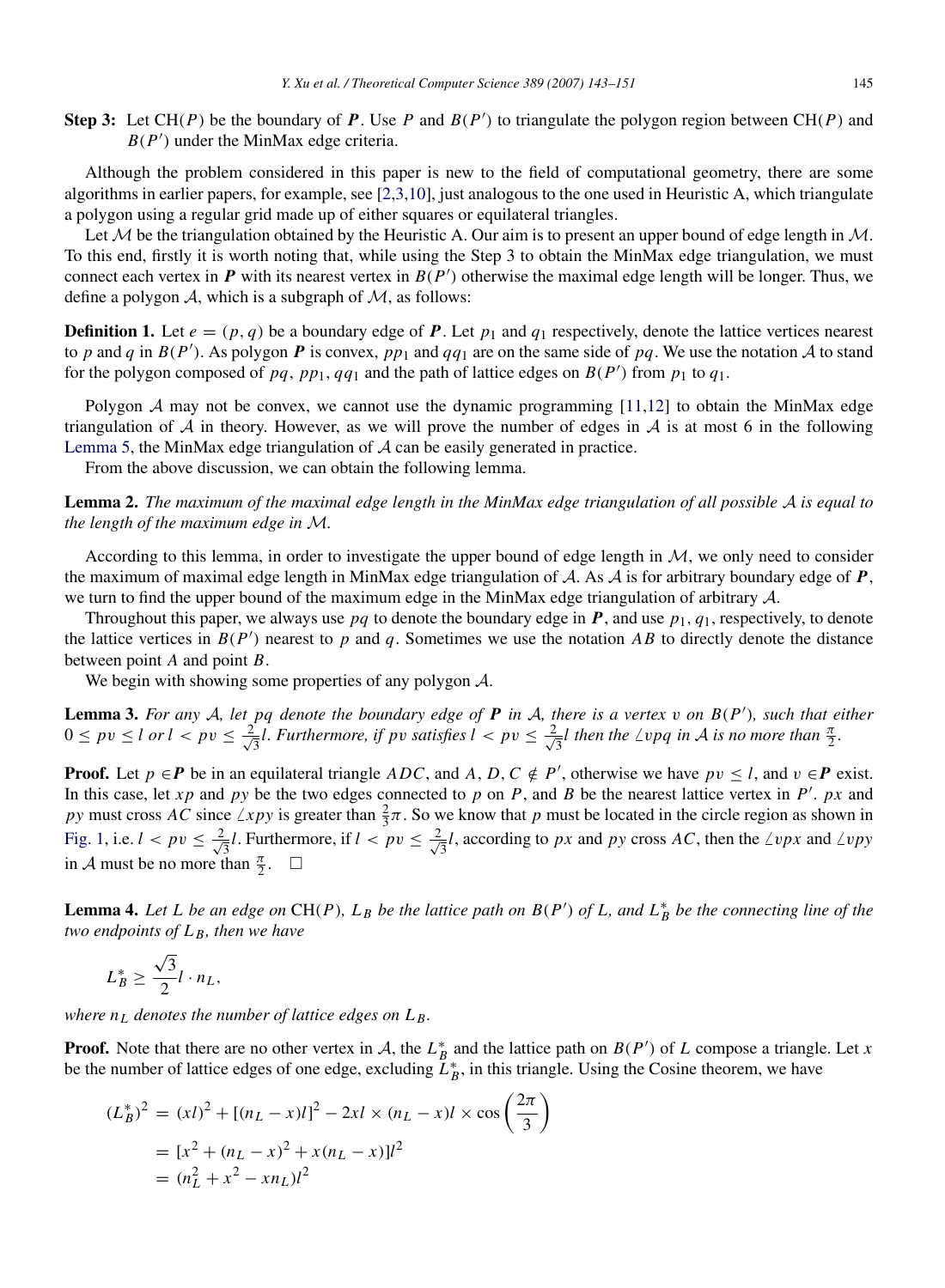<span id="page-3-1"></span>

Fig. 1. Illustration used for the proof of [Lemma](#page-2-0) [3.](#page-2-0)

$$
= \left(x - \frac{1}{2}n_L\right)^2 l^2 + \frac{3}{4}n_L^2 l^2
$$
  
 
$$
\geq \frac{3}{4}n_L^2 l^2.
$$

Thus  $L_B^* \geq$  $\frac{\sqrt{3}}{2}l \cdot n_L$ .  $\Box$ 

<span id="page-3-0"></span>**Lemma 5.** The number of edges in any polygon 
$$
A
$$
 is at most six.

**Proof.** Let *pq* be the boundary edge of A on CH(P),  $p_1$  and  $q_1$  be the points nearest to p and q in  $B(P')$ , respectively. To prove this lemma, we show by contradiction that the number of lattice edges from  $p_1$  to  $q_1$  on  $B(P')$  is at most three .

The lemma is proven by contradiction. Assume that there are at least four lattice edges from  $p_1$  to  $q_1$  on  $B(P')$ , From [Lemma](#page-2-1) [4,](#page-2-1) we get  $p_1q_1 \geq 2\sqrt{3}l$ .

If there is at least one edge *e* in  $\{pp_1, qq_1\}$  such that  $l < e \leq \frac{2}{\sqrt{l}}$  $\frac{1}{3}l$ , without loss of generality, we assume that  $l < pp_1 \leq \frac{2}{l}$  $\frac{1}{3}l$  $\frac{1}{3}l$  $\frac{1}{3}l$ . Connecting  $p_1$  with  $q$ , [Lemma](#page-2-0) 3 implies that  $\angle p_1pq < \frac{\pi}{2}$ . Thus using Cosine theorem in  $\triangle p_1pq$ , we have

$$
p_1q^2 = p_1p^2 + pq^2 - 2p_1p \times pq \times \cos(\angle p_1pq) < \left(\frac{2}{\sqrt{3}}l\right)^2 + (\alpha l)^2 = \left(\frac{4}{3} + \alpha^2\right)l^2.
$$

However, using triangle inequality in  $\Delta p_1 q_1 q$ , we have

$$
p_1q^2 > (p_1q_1 - qq_1)^2 \ge \left(2\sqrt{3}l - \frac{2}{\sqrt{3}}l\right)^2 = \frac{16}{3}l^2.
$$

This is a contradiction as  $\frac{4}{3} + \alpha^2 < \frac{16}{3}$  for  $1 \le \alpha \le 1.4$ .

Now assuming that the two edges  $pp_1$  and  $qq_1$  are all no more than *l*, then we connect p with  $q_1$  and use triangle inequality in  $\Delta pq_1 p_1$  and  $\Delta pq_1 q$ , respectively to obtain

<span id="page-3-2"></span>*pq*<sup>1</sup> > *p*1*q*<sup>1</sup> − *pp*<sup>1</sup> > (2 √  $(3 - 1)l$  $pq_1 < pq + qq_1 < (\alpha + 1)l$ .

This is also a contradiction as  $2\sqrt{3} - 1 > \alpha + 1$  for  $1 \le \alpha \le 1.4$ .  $\Box$ 

The following is a main theorem of this paper.

Theorem 6. *The maximum edge length in* M *is no more than*  $\frac{\sqrt{219}}{10}$ *l*, and this upper bound is tight.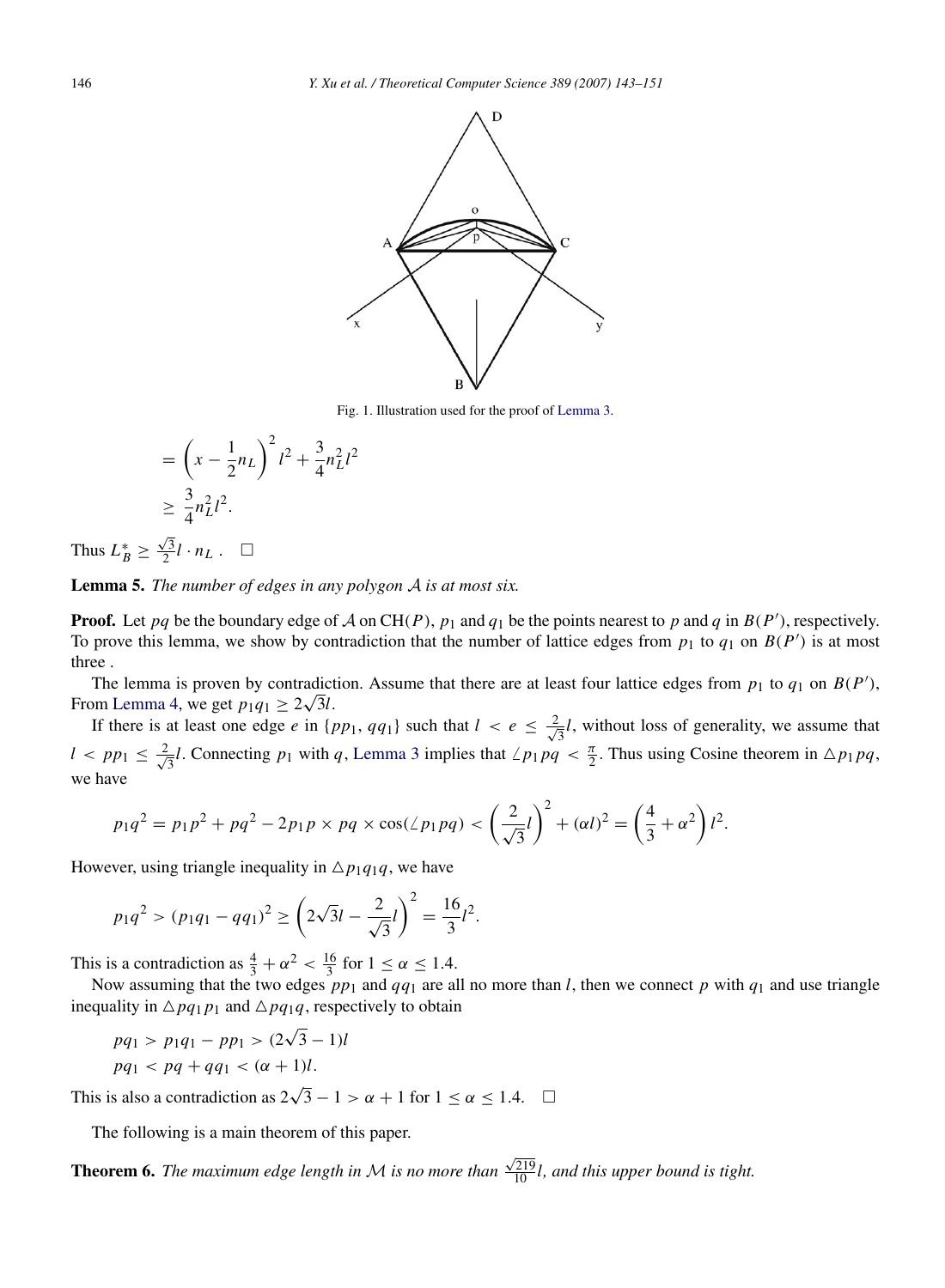

<span id="page-4-1"></span><span id="page-4-0"></span>Fig. 2. Illustration used for the proof of [Theorem](#page-3-2) [6:](#page-3-2) Possible shapes of A and its triangulation. The left case is used for  $pA_2 \leq qA_1$  and the right case is used for  $qA_1 < pA_2$ .



Fig. 3. Illustration used for the proof of [Theorem](#page-3-2) [6,](#page-3-2) Case 2.

**Proof.** We first summarize the proof. By [Lemma](#page-2-2) [2,](#page-2-2) we may only need to investigate the upper bound of the maximum edge length in MinMax edge triangulation of A. To this end, we show that for any case of A, there exists a triangulation to make the length of maximum edge no more than  $\frac{\sqrt{219}}{10}l$ . Next for proving the tight upper bound, an actual A and its MinMax edge triangulation will be presented, whose maximum edge length in the triangulation is exactly  $\frac{\sqrt{219}}{10}l$ .

We now proceed with the details. If  $p_1 = q_1$ , that is, A is a triangle, the upper bound is  $\alpha l$ . In the following we only consider the case that the number of edges in  $A$  is more than 3.

Recalling [Lemma](#page-3-0) [5,](#page-3-0)  $\mathcal A$  has at most six edges. The graph of  $\mathcal A$  and its triangulation are just shown in [Fig.](#page-4-0) [2,](#page-4-0) where  $p_1A_1 = A_1A_2 = A_2q_1 = l$ , and at the degenerate case, point  $p_1$  may be equal to  $A_1$ , point  $q_1$  coincides with  $A_2$  and point  $A_1$  may be equal to  $A_2$ . In the following we may only consider the non-degenerate cases since the degenerate one is a special case of non-degenerate cases. We draw the lines  $pA_1$ ,  $pA_2$  and  $qA_2$  if  $pA_2 \leq qA_1$  (see the left case of [Fig.](#page-4-0) [2\)](#page-4-0), or connect the line  $pA_1$ ,  $qA_1$  and  $qA_2$  if  $qA_1 < pA_2$  (see the right case of Fig. 2), to obtain the triangulation of A. Without loss of generality, we assume  $pA_2 \le qA_1$  and only consider the left case of [Fig.](#page-4-0) [2.](#page-4-0)

Firstly we have  $pp_1 \leq pA_1$  and  $qq_1 \leq qA_2$  by the definition of  $p_1$  and  $q_1$ , so the possible maximal edge of triangulation is  $pq$ ,  $pA_2$ ,  $qA_2$  or  $pA_1$ . We then distinguish the four different cases.

Case 1. The maximal edge is *pq*.

For this case, the maximal edge length is  $\alpha l$  and the upper bound is 1.4*l* as  $\alpha \leq 1.4$ .

Case 2. The maximal edge is *p A*2.

For this case, as  $pA_2 \leq qA_1$ , the length of  $pA_2$  reaches its maximal length for the MinMax edge triangulation of A, then the quadrilateral  $pqA_2A_1$  is an isosceles trapezoid and the two edges  $pA_2$  and  $qA_1$  are the trapezoidal diagonals. In this case  $pq$  and  $A_1A_2$  are parallel. So the length of  $pA_2$  achieves the upper bound when the distance between  $pq$  and  $A_1A_2$  reaches the maximum. The resulting  $A$  and its triangulation is shown in [Fig.](#page-4-1) [3.](#page-4-1) According to Cosine theorem in  $\triangle A p A_2$ , the upper bound of  $p A_2$  is

$$
\left[ \left( \frac{7}{10} l \right)^2 + l^2 - 2 \cdot \frac{7}{10} l \cdot l \cdot \cos\left( \frac{2}{3} \pi \right) \right]^{\frac{1}{2}} = \frac{\sqrt{219}}{10} l.
$$

**Case 3.** The maximal edge is  $qA_2$ .

For this case, the upper bound is also  $\frac{\sqrt{219}}{10}$ *l*. The proof is done in the same manner as those given in Case 2. Case 4. The maximal edge is *p A*1.

For this case, we have  $pA_1 \ge pq_1$  and  $pA_1 \ge pA_2$  since  $pA_1$  is the maximal edge. In the following we analyze the position of point "*p*" to show that this case does not happen.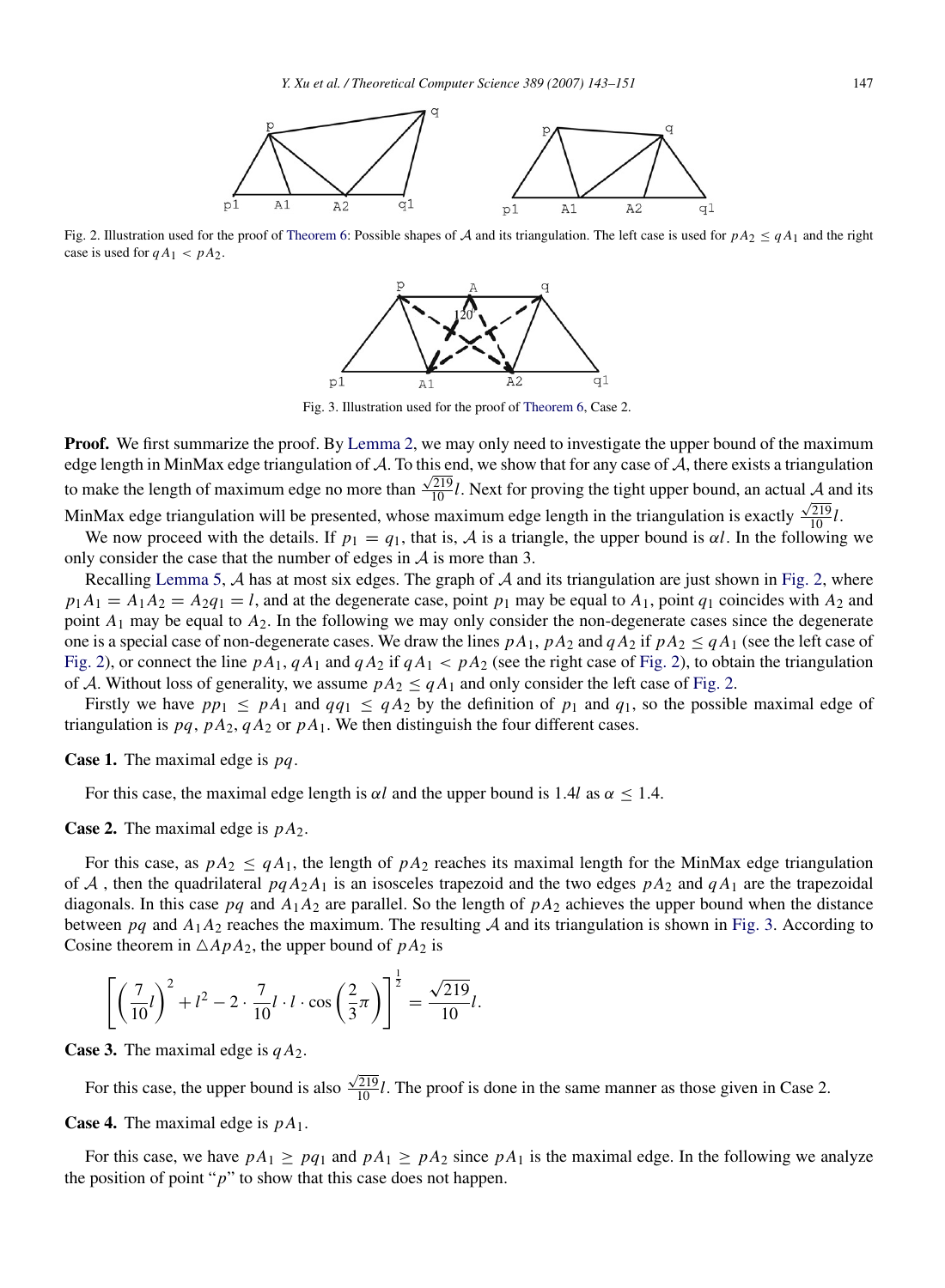

Fig. 4. Illustration used for the proof of [Theorem](#page-3-2) [6,](#page-3-2) Case 4.

<span id="page-5-1"></span>Since  $pA_1 \ge pq_1$ , vertex p should belong to the left section of the midperpendicular line of  $p_1A_1$ . But vertex p also belongs to the right section of the midperpendicular line of  $A_1A_2$  by  $pA_1 \geq pA_2$ . So vertex *p* must belong to the joint set of these two sections, that is, the polygon  $A$  must be like [Fig.](#page-5-1) [4.](#page-5-1) However, in Fig. [4,](#page-5-1) vertex  $A$  is the nearest point to *p*, which contradicts the assumption that point  $p_1$  is the point nearest to *p*. So  $pA_1$  cannot be the maximal edge in A.

Hence we have proved that the upper bound of maximum edge in MinMax edge triangulation of  $A$  is  $\frac{\sqrt{219}}{10}$ *l*, and from the Case 2 of proof, the tightness is obvious.  $\Box$ 

By [Theorem](#page-3-2) [6,](#page-3-2) we have obtained that the maximum edge length in triangulation  $\mathcal M$  is no more than  $\frac{\sqrt{219}}{10}l.$ However, the lower bound of the edge length has not been guaranteed in the obtained triangulation, i.e., some edges length in  $M$  may be very small. In the following we will consider the method to guarantee each edge length is not less than  $\beta l$ , where  $\beta$  is a given constant with  $0 < \beta < \frac{1}{2}$ .

#### <span id="page-5-0"></span>3. A triangulation with edge length no less than β*l*

We are now ready to show how triangulation  $M$  obtained by Heuristic A can be modified to give a solution for problem posed in the introduction. [Theorem](#page-3-2) [6](#page-3-2) implies the maximum edge length in  $M$  is bounded from above. Thus we only need to consider how to guarantee that edge lengths are bounded from below by β*l*. The key idea behind our heuristic is to simply contract those edges. (Note that we sometimes abuse *f* to denote the length of edge *f* .)

## Heuristic B

**Step 1–3:** The same as Heuristic A. Denote the obtained triangulation by  $M$ .

 $\ddot{\phantom{1}}$ 

Step 4: For each edge *f* in M, if  $f < \beta l$  then one endpoint of *f* must be in *P* and the other must be in  $B(P')$ . Denote the endpoint of *f* in *P* by *p* and the endpoint in  $B(P')$  by *v*, move *v* to *p*.

Let  $\mathcal N$  denote the triangulation obtained by Heuristic B. The following theorem presents the length bound of edges in  $\mathcal N$ .

<span id="page-5-2"></span>Theorem 7. *The edge lengths in triangulation* N *are in the interval*

$$
\[\beta l, \max\left\{l+2\beta l, \frac{\sqrt{219}}{10}l + \beta l\right\} \].
$$

Proof. Since the lower bound β*l* is trivial, we need only to prove the upper bound. For each edge *f* in triangulation M of the polygon region between  $CH(P)$  and  $B(P')$ , three cases are distinguished, according to the position of endpoints of *f* .

Case 1. Both of the two endpoints of *f* belong to *P*.

For this case, edge *f* is an edge of CH(*P*) and does not change by Heuristic B as  $f \ge l$ , thus  $f \le \alpha l \le 1.4l$ .

**Case 2.** One endpoint of  $f$  belongs to  $P$  and another endpoint of  $f$  belongs to  $B(P')$ .

**Case2a:** If the edge *f* do not change in  $N$ , then we have  $f \leq$  $\frac{\sqrt{219}}{10}$ *l* by [Theorem](#page-3-2) [6.](#page-3-2)

**Case2b:** Now assume the endpoint of edge  $f$  in  $B(P')$  is moved, as the endpoint of  $f$  in  $B(P')$  move to a vertex of *P*, then the length of newly formed edges are bounded by  $\frac{\sqrt{219}}{10}$ *l* + *βl* according to [Theorem](#page-3-2) [6](#page-3-2) and triangle inequality.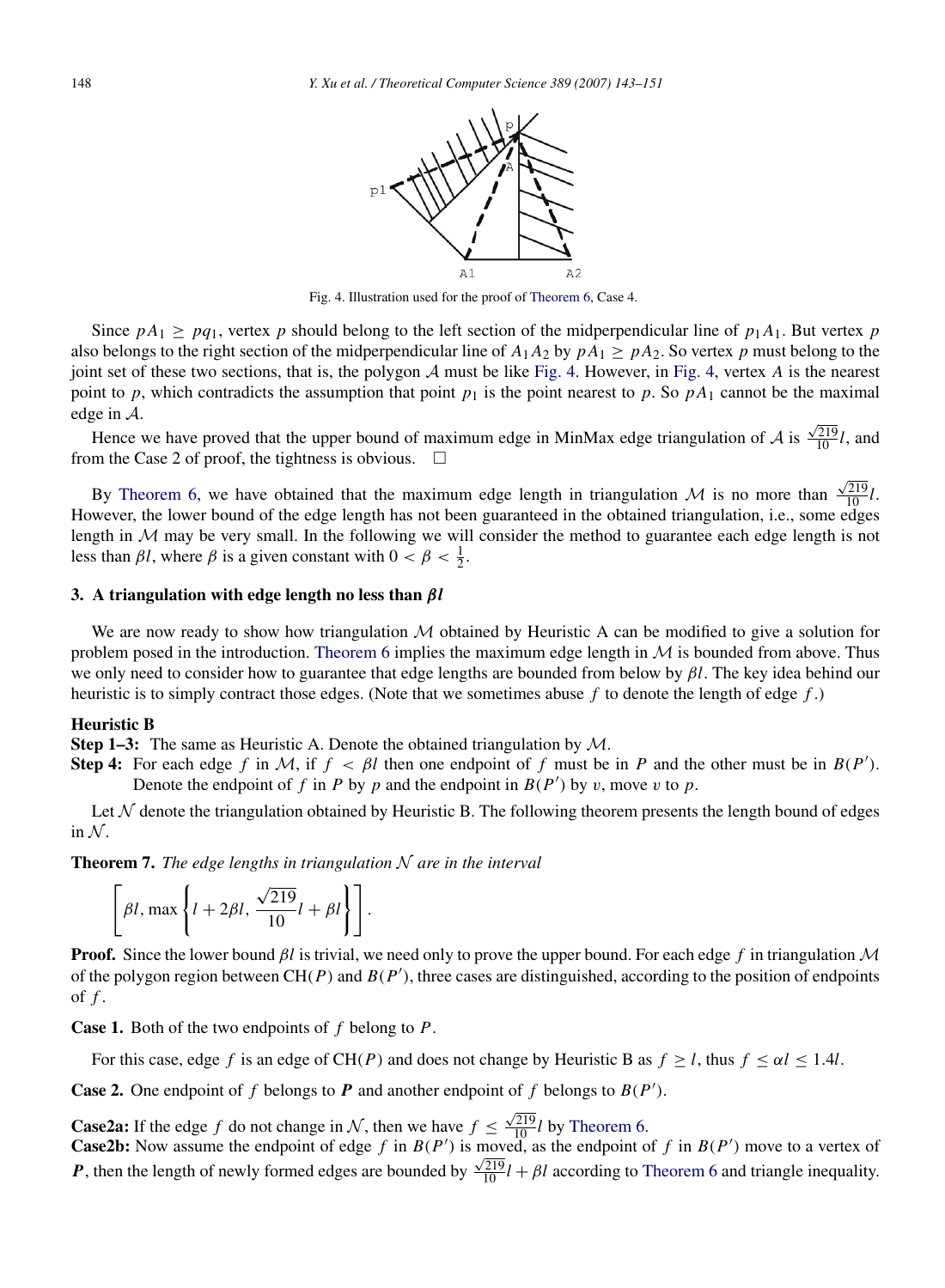

Fig. 5. Illustration used for the proof of [Theorem](#page-5-2) [7,](#page-5-2) Case 3c.

<span id="page-6-1"></span>**Case 3.** Both of the two endpoints of  $f$  belong to  $B(P')$ .

**Case3a:** If edge *f* does not change in N, then we have  $f = l$ .

**Case3b:** If only one endpoint of f changes in N, the newly formed edges in N are no more than  $\beta l + l$  according to triangle inequality.

**Case3c:** If both of the two endpoints of f moves in N. See [Fig.](#page-6-1) [5.](#page-6-1) Let edge f be AB, and let us assume vertex *A* moves to vertex *A*<sup>'</sup>, vertex *B* moves to vertex *B*<sup>'</sup> and the newly formed edge *f*<sup>'</sup> is denoted by *A*<sup>'</sup>*B*<sup>'</sup>. The edges *f*, *f'*, *A'A* and *B'B* form a quadrangle. We have  $AA' < \beta l$ ,  $BB' < \beta l$  and  $f = l$ , thus triangle inequality gives  $f' < A'A + AB + BB' < l + 2\beta l$ .

Thus, the edge lengths of  $N$  are upper bounded by max ${l+2\beta l}$ ,  $\frac{\sqrt{219}}{10}$ *l* + β*l*, β*l* + *l*, 1.4*l*, *l*} = max{*l* + 2β*l*,  $\frac{\sqrt{219}}{10}l +$  $\beta l$ } and the theorem is proved.  $\square$ 

By [Theorem](#page-5-2) [7](#page-5-2) and  $l + 2\beta l \leq 2l$ ,  $\frac{\sqrt{219}}{10} + \beta l < 2l$ , the Heuristic B is actually capable of generating the triangulation with all edges bounded by  $[\beta l, 2l]$ , thus meet the need of the primal problem.

## <span id="page-6-0"></span>4. On the number of non-standard bars

To estimate the performance of  $N$ , we consider the final procedure shown in Heuristic B. Since the number of edges in  $\mathcal N$  is no more than the number of edges in  $\mathcal M$ , the number of non-standard bars is bounded by the number of edges in the triangulation of the region between  $P$  and  $B(P')$ .

**Lemma 8.** The number of lattice edges on  $B(P')$  is bounded by  $\left[\frac{2}{\sqrt{p}}\right]$  $\frac{2}{3}\alpha \cdot n$ .

Proof. According to [Lemma](#page-2-1) [4,](#page-2-1) we have  $\frac{\sqrt{3}}{2}$ Peri $(B(P')) \leq$  Peri $(CH(B(P')))$ , where CH $(B(P'))$  denotes the convex hull of  $B(P')$  and Peri(*A*) denotes the perimeter of a polygon *A*.

So by Peri( $CH(B(P'))$ )  $\leq$  Peri(*P*)  $\leq \alpha n l$ , we have  $\frac{\sqrt{3}}{2}$ Peri( $B(P')$ )  $\leq \alpha n l$ , i.e., the number of lattice edges on  $B(P')$  is bounded by  $\left\lceil \frac{2}{\sqrt{2}} \right\rceil$  $\left[\frac{1}{3}\alpha \cdot n\right]$  as the length of any edge in  $B(P')$  is *l*.  $\square$ 

<span id="page-6-2"></span>**Lemma 9.** The number of edges on  $CH(B(P'))$  is bounded by  $\left[\frac{2}{\sqrt{p}}\right]$  $\frac{1}{3}\alpha \cdot n$ .

**Proof.** This result is easily obtained by investigating that the number of edges on  $CH(B(P'))$  is no more than the number of edges on  $B(P')$ .  $\Box$ 

**Theorem 10.** The number of edges in a triangulation of the region between **P** and  $B(P')$  is bounded by  $n + \frac{2}{\sqrt{p}}$  $\frac{2}{3}\alpha \cdot n$ .

**Proof.** Let  $S_1$  denote the point set of P and  $S_2$  denote the point set of P'. The Eulerian relation [\[9\]](#page-8-14) for planar graph implies the following equalities:

$$
|T(S_1 \cup S_2)| = 3|S_1 \cup S_2| - |CH(S_1 \cup S_2)| - 3
$$
  

$$
|T(S_2)| = 3|S_2| - |CH(S_2)| - 3,
$$

where  $|T(S_1 \cup S_2)|$  and  $|T(S_2)|$  denote the number of edges in triangulation  $T(S_1 \cup S_2)$  and triangulation  $T(S_2)$ , respectively,  $|S_1 \cup S_2|$  and  $|S_2|$  denote the number of points in  $S_1 \cup S_2$  and  $S_2$ , respectively, and CH( $S_1 \cup S_2$ ) and CH( $S_2$ ) are the number of edges in convex hull of  $S_1 \cup S_2$  and  $S_2$ , respectively.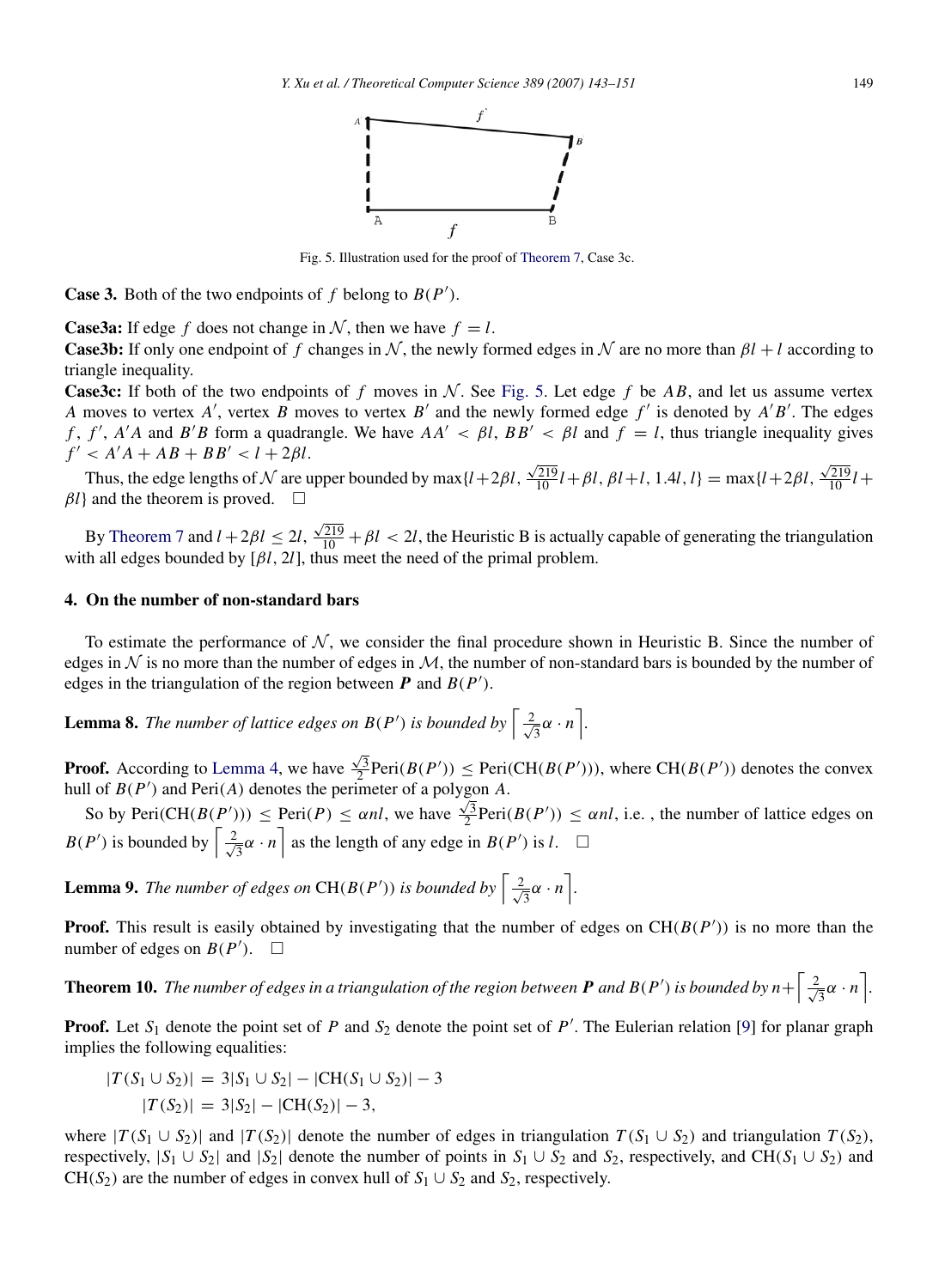<span id="page-7-2"></span>

Fig. 6. Experimental results: The left illustration denotes the initial polygon, the middle illustration denotes the initial polygon with the equilateral triangle lattice with edge length *l* and the right illustration denotes the obtained triangular mesh with  $\beta = \frac{1}{2}$  after running our algorithm.

We have

$$
|S_1 \cup S_2| = |S_1| + |S_2|,
$$
  
\n|CH(S<sub>1</sub> \cup S<sub>2</sub>)| = |P| = n,  
\n|CH(S<sub>2</sub>)| = |CH(B(P<sup>'</sup>)|  $\leq \left\lceil \frac{2}{\sqrt{3}} \alpha \cdot n \right\rceil$ ,

where the first equality uses  $S_1 \cap S_2 = \emptyset$  and the final inequality uses [Lemma](#page-6-2) [9.](#page-6-2) Then

$$
|T(S_1 \cup S_2)| - |T(S_2)| = 3|S_1 \cup S_2| - |CH(S_1 \cup S_2)| - 3|S_2| + |CH(S_2)|
$$
  
= 3|S\_1| - n + |CH(S\_2)|  
= 2n + |CH(S\_2)|  

$$
\leq 2n + \left\lceil \frac{2}{\sqrt{3}} \alpha n \right\rceil
$$

where the third step uses the fact that the number of points in set  $S_1$  is equal to *n*.

Thus we finish the proof by investigating that the number of edges in triangulation of the region between *P* and *B*(*P*<sup> $\prime$ </sup>) is just  $|T(S_1 \cup S_2)| - |T(S_2)|$  minus the number of edges of *P*. □

**Remark 11.** If  $B(P')$  is a convex polygon, then the number of lattice edges on  $B(P')$  is bounded by  $\lceil \alpha n \rceil$ , and the number of edges in a triangulation of the region between *P* and  $B(P')$  is bounded by  $n + \lceil \alpha n \rceil$ .

#### <span id="page-7-0"></span>5. Experimental results

We have performed computational experiments in order to see the effectiveness of the proposed algorithms. The obtained results for  $\beta = \frac{1}{2}$  and  $\alpha = 1.4$  are shown in [Fig.](#page-7-2) [6.](#page-7-2)

## <span id="page-7-1"></span>6. Conclusion and future work

In this paper, we have presented heuristics to generate a triangular mesh with as many number of standard bars as possible. The heuristics are capable of generating such a triangulation which is simple and efficient as far as computational experiments are concerned. The basic idea in our heuristic has been to relate the procedure to obtain a triangulation with the number of non-standard bars as fewer as possible while the maximum edge length is short.

In practical applications, more general input polygons need to be triangulated. We now stress that our algorithm works for arbitrary polygons with non-convex polygons or possible holes. Actually, viewed from the algorithm presented in this paper, our algorithm can be easily extended to use in the later two cases. However, it will need more detail discussion while we evaluate the performance.

An interesting open problem is to investigate whether we can refine this procedure to obtain better results. What is more, our problem is a simple form of the following general problem: